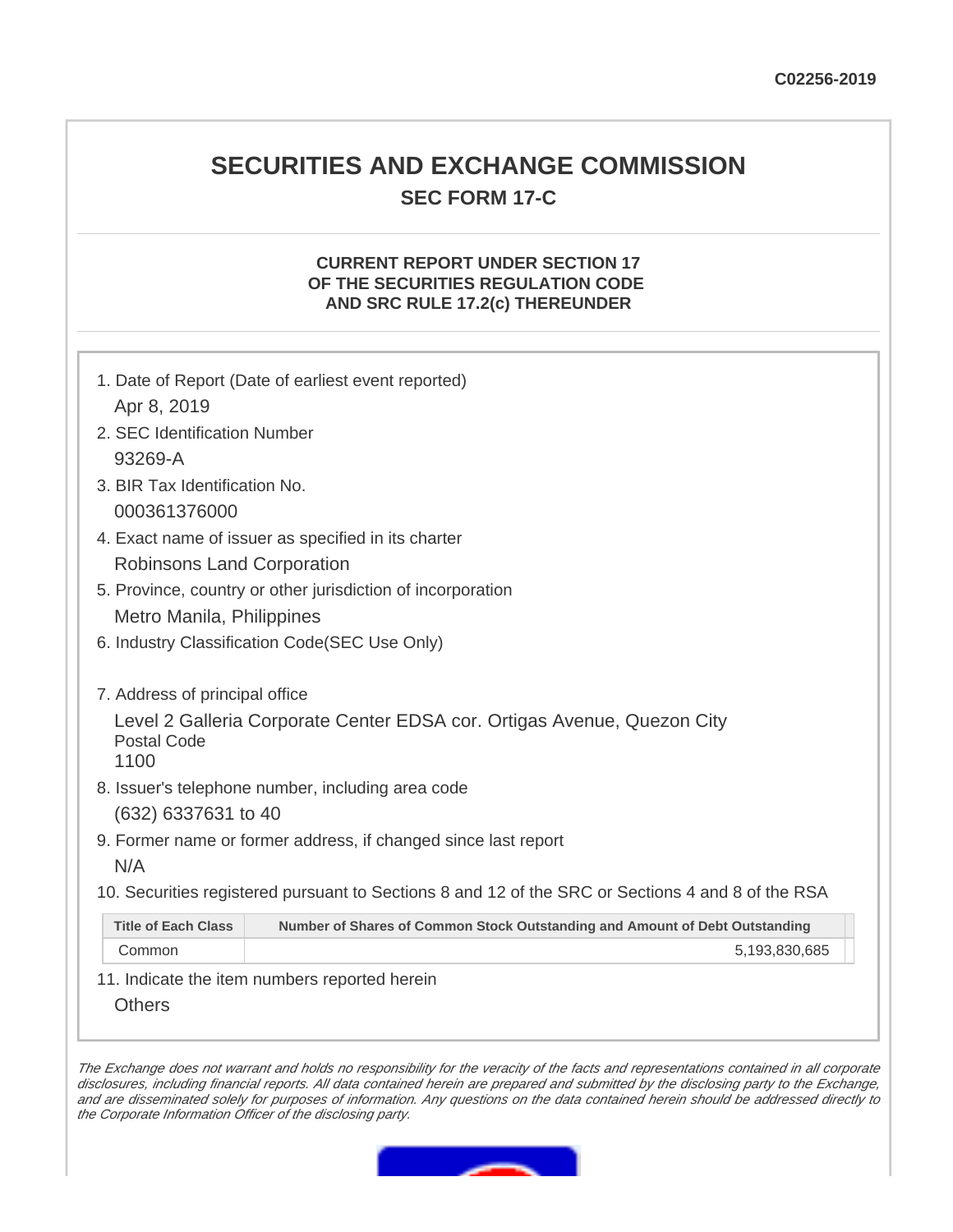

## **PSE Disclosure Form 4-22 - Joint Ventures References: SRC Rule 17 (SEC Form 17-C) and Section 4.4 of the Revised Disclosure Rules**

**Subject of the Disclosure**

Joint Venture between Robinsons Land Corporation ("RLC") and DMCI Project Developers, Inc. ("DMCI PDI")

**Background/Description of the Disclosure**

The incorporation of RLC DMCI Property Ventures, Inc., a joint venture company (JVC) between RLC and DMCI PDI, has been approved by the Securities and Exchange Commission.

| Date of Approval by<br><b>Board of Directors</b>      | Oct 12, 2018 |
|-------------------------------------------------------|--------------|
| Date of Approval by<br>Stockholders, if<br>applicable | N/A          |

**Description and nature of the transaction including the timetable for implementation, and related regulatory requirements**

RLC DMCI Property Ventures, Inc., shall purchase, lease and develop real estate properties situated in Las Pinas City. The proposed project is intended to be a multi-tower residential condominium and may include commercial spaces.

**Rationale for the transaction including the benefits which are expected to be accrued to the Issuer as a result of the transaction**

This joint venture between RLC and DMCI PDI will combine the experience and expertise of two of the leading real estate developers in the country. Furthermore, the combination of the vision of RLC and DMCI PDI's construction expertise is expected to result into a well-planned residential development.

**Terms and conditions of the joint venture**

**Amount of investment and/or interest by the parties involved**

RLC and DMCI PDI have agreed to put in an initial capitalization of P500,000,000.00 each.